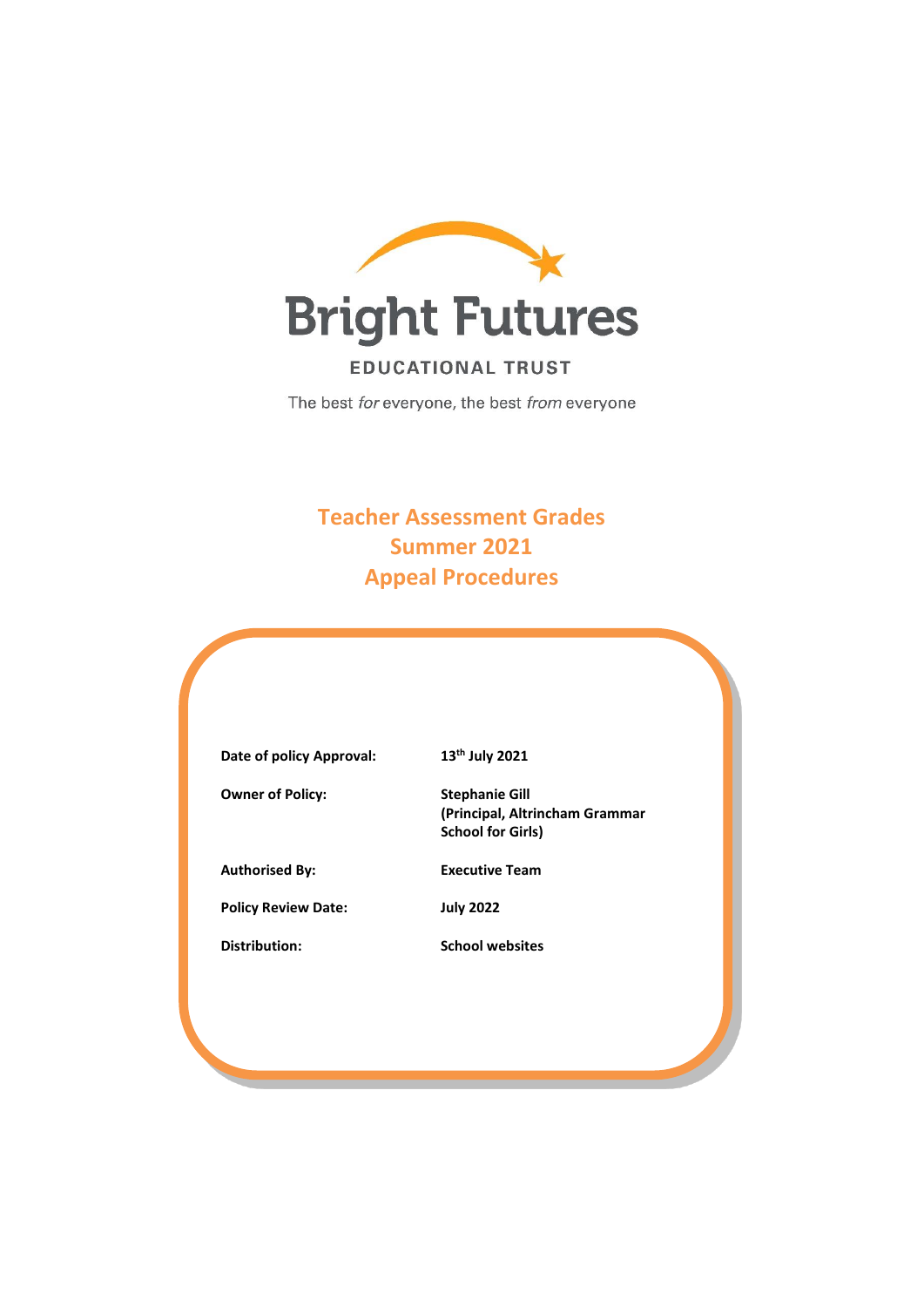

## **Teacher Assessment Grades Summer 2021 Appeal Procedures**

## 1. **Introduction**

- 1.1. Following an extraordinary year for education, the assessment for students due to sit examinations in the Summer 2021 series has had to adapt to the nation's response to the COVID-19 pandemic.
- 1.2. GCSE and A level grades for this summer are based on teacher assessment. They have been subject to an internal moderation process and an external quality assurance process carried out by the exam board.
- 1.3. JCQ has determined that students can go through a two stage process if they wish to appeal a grade. Stage one is to request a centre review, in which the centre checks whether an administrative or procedural error has occurred. Stage two is an appeal to the exam board, if they consider that the school did not follow its procedure properly, it made an administrative error or if they consider that the grade was an unreasonable exercise of academic judgement

## 2. **About this procedure**

- 2.1. This procedure has been produced in response to the following guidance:
	- 2.1.1. JCQ's guidance: *JCQ Guidance on the determination of grades for A/AS Levels and GCSEs for Summer 2021* and *A guide to appeals processes Summer 2021 series*.

## 3. **Scope**

- 3.1. The right to request an appeal is the student's only. Parents/carers do not have their own right of appeal but can assist their child with their consent. Any consent must be submitted with the request for an appeal.
- 3.2. An appeal can only be submitted in line with the dates published by JCQ (see section 8 below). Any appeals submitted after the published deadlines will not be considered.
- 3.3. All requests for a centre review (stage 1) or appeal (stage 2) must be submitted using the Student Request Form.

## **Appeal Procedure**

## 4. **Information shared with students on or before results day**

- 4.1. In order to help a student decide whether to request a centre review, the school will share the following information on or before results day :
	- 4.1.1.the sources of evidence used to determine a grade along with any grades/marks associated with them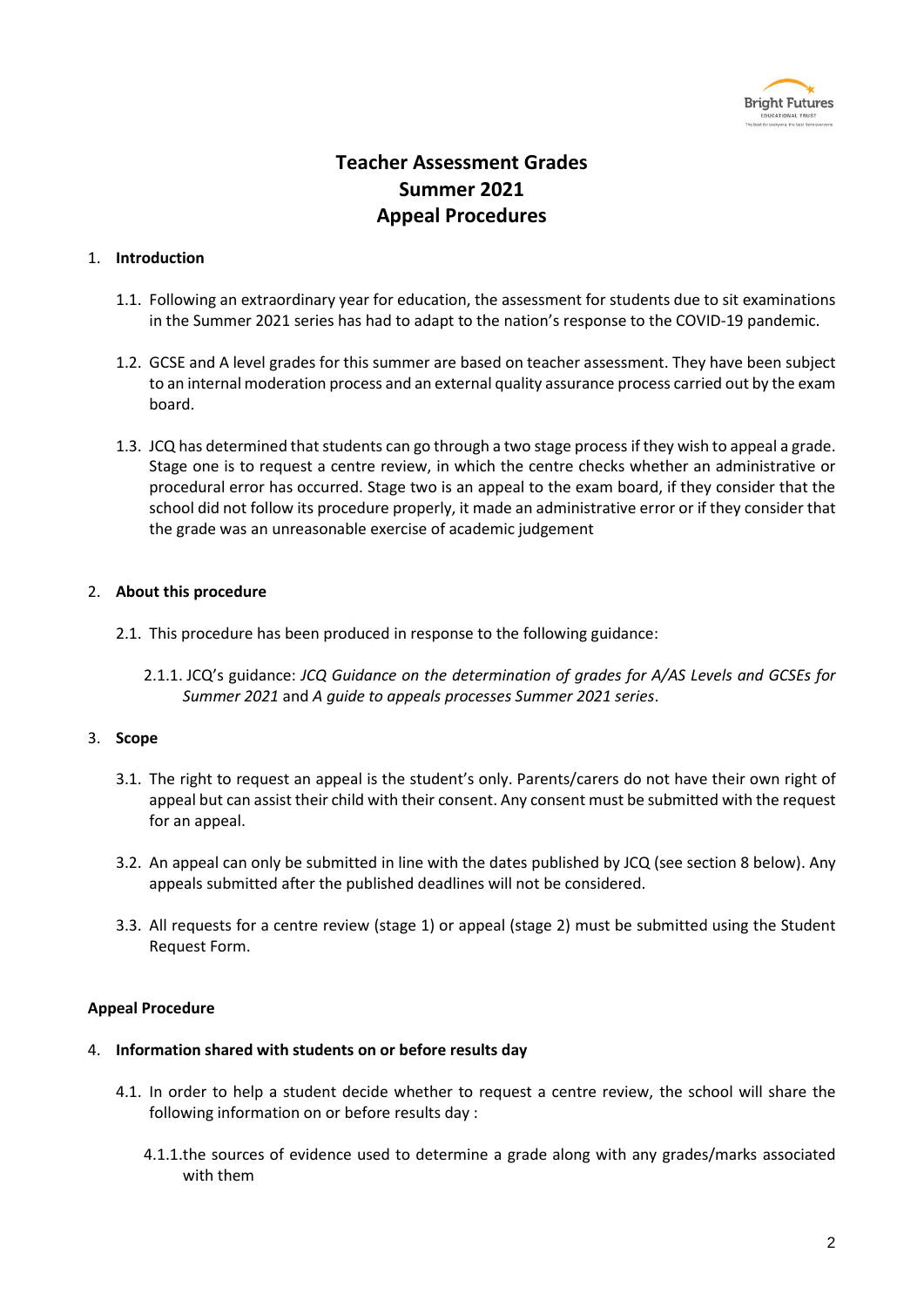

- 4.1.2.details of any variations in evidence used based on disruption to what a student was taught
- 4.1.3.details of any special circumstances that have been considered in determining their grade, e.g. access arrangements/reasonable adjustments or mitigating circumstances such as illness
- 4.2. Students should also consult the Centre Policy, which has been shared with students and parents and which is available to consult on the school website.
- 4.3. Students and parents/carers should note that **a grade can go up, down or stay the same** through either stage 1 or stage 2 of the appeals process, so are advised to request this information before making a decision to proceed to stage 1.
- 4.4. All students, including private candidates, will receive information about the arrangements in place for conducting centre reviews and submitting appeals to the exam board following a centre review. This will include sharing these procedures.
- 4.5. The school is required to maintain the confidentiality of students' grades. Students **must not** be told the final Teacher Assessed Grade (TAG) that has been submitted to the awarding organisation. Grades must only be shared with students on the published results date once the exam boards have issued the final grades.
- 4.6. Where the qualification is and Extended Project Qualification or consists of a single portfolio, the candidate **must not** be informed of the grade for that piece of evidence prior to the published results date.
- 4.7. Provision of the TAG to any student, or other party, before the agreed results date, will be viewed as malpractice and appropriate action will be taken by the relevant exam board.

## 5. **Stage 1: Centre Review**

- 5.1. If, in considering the information provided, a student does not think they have been issued with the correct grade, they can appeal to the school for a review on the basis that the school has:
	- 5.1.1.failed to follow its procedures properly or consistently in arriving at that result; or
	- 5.1.2.made an administrative error in relation to the result.
- 5.2. Requests for appeals on the grounds of academic judgement (unreasonableness) will only be considered by exam boards (at Stage 2) and not by the school. In these cases, an initial centre review must still be completed before the appeal can be submitted, to ensure that the centre has not made any procedural or administrative errors.
- 5.3. A request for a centre review should be submitted to the school by completing the Student Request Form. This should be submitted to the school by the appropriate deadline (see section 8 below).
- 5.4. Upon receipt of the request for a centre review a member of the Senior Leadership Team from the school will consider the points raised and shall be referred to as the 'Appeals Officer' in this procedure, hereafter.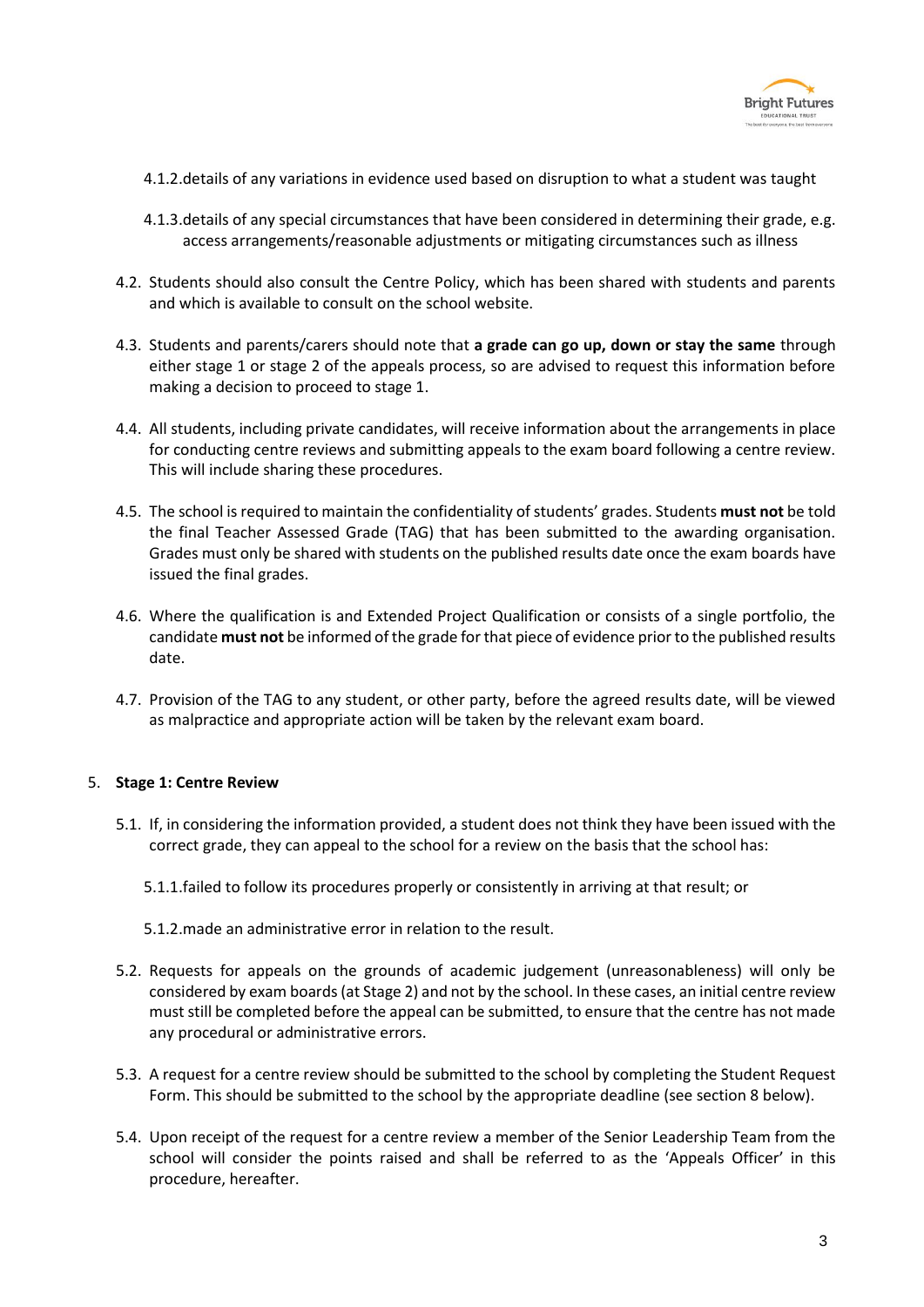

- 5.5. The Appeals Officer will have played no role in the process to determine the student's grade(s) which are the subject of the request for a centre review.
- 5.6. If the Appeals Officer requires clarification on any of the points raised in the appeal form they may contact the student. If a parent/carer is authorised to assist the student the Appeals Officer may contact the parent/carer to discuss the need for clarification.
- 5.7. The Appeals Officer shall consider any information, centre specific or otherwise, issued by the applicable exam board in relation to appeals.
- 5.8. The Appeals Officer shall review the procedure followed in relation to the specific grade(s) that are the subject of the appeal. The focus of the review will be **whether the centre followed its procedure properly and consistently in arriving at the grade being challenged**.
- 5.9. The Appeals Officer may use whatever admin support they require in order to consider requests for an appeal and (if applicable) to prepare the appeal to the applicable exam board.
- 5.10. The Appeals Officer will complete the Centre Review Outcome Form and share it with the student as a record of the outcome of the centre review.
- 5.11. If the Appeals Officer is of the view that an error has occurred, the school will submit a request to the exam board to correct the error and amend the grade. Students should note that **a grade can go up, down or stay the same.** In such cases, there will be no need to make an appeal to the exam board.
- 5.12. If the Appeals Officer does not believe that the conditions under 5.1.1. or 5.1.2. have been met then this will be recorded on the Centre Review Outcome form and shared with the student. The centre review process will end at this point. The decision of the Appeals Officer in this regard is final and no further centre review will be carried out.
- 5.13. A student may submit a request for a review but subsequently decide they wish to withdraw it. They should be allowed to do so as long as no finding has been made. A centre review application cannot be withdrawn once a finding has been made.

## 6. **Stage 2: Appeal to the Exam Board**

- 6.1. If a student still does not think they have the correct grade after the centre review is complete, they can instruct the school to appeal to the exam board, on the grounds that:
	- 6.1.1.the school did not follow its procedure properly or consistently in arriving at the result, or during the centre review;
	- 6.1.2.the exam board made an administrative error in relation to the result; or
	- 6.1.3.the school made an unreasonable exercise of academic judgement in the choice of evidence from which to determine the grade and/or the determination of the grade from that evidence.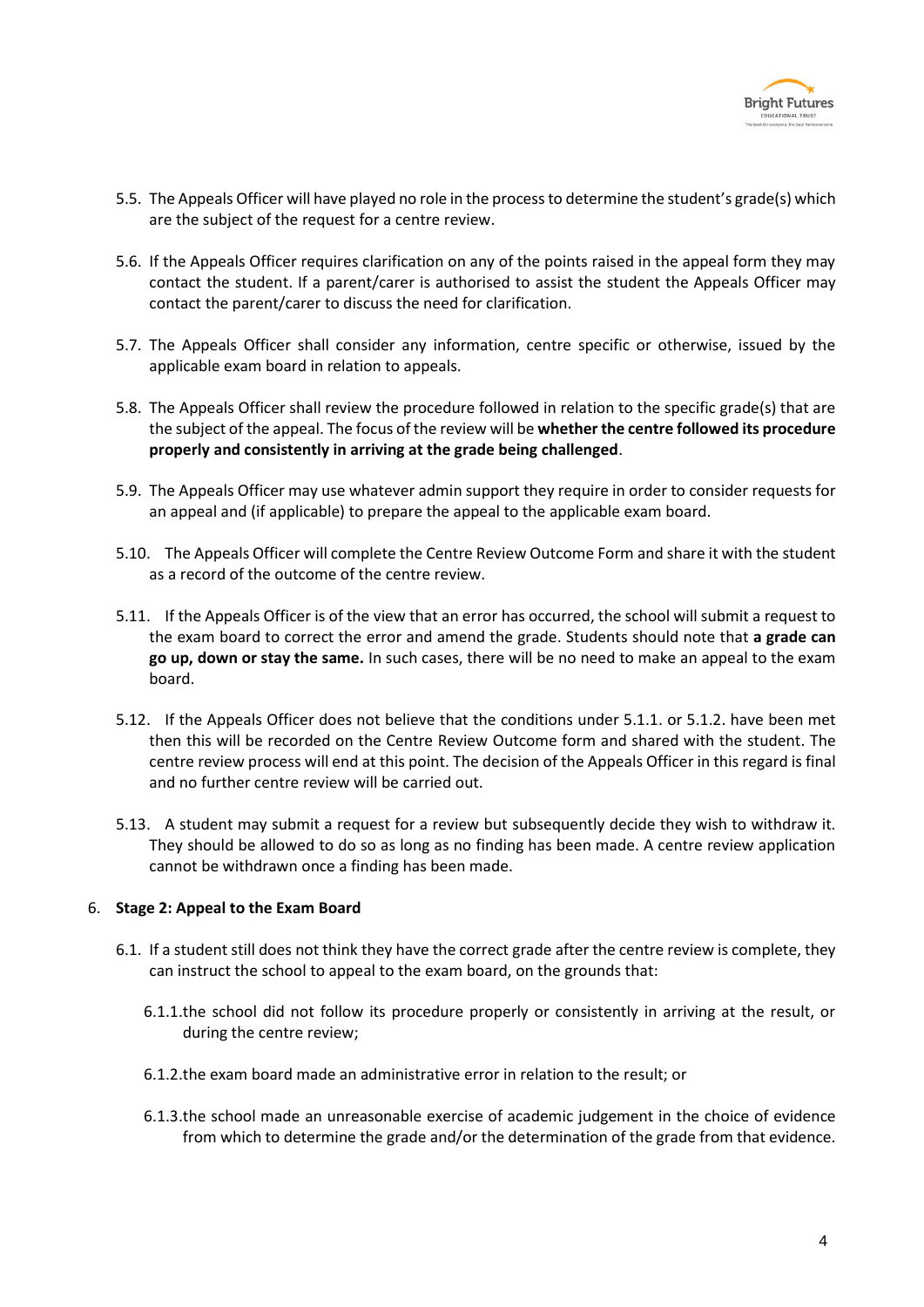

- 6.2. Students who wish an appeal to be submitted to the exam board should complete Stage 2 of the Student Request Form by the appropriate deadline (see section 8 below). This is because students must give the school written consent to submit the appeal to the exam board on their behalf. It's important to remember that **a grade can go up, down or stay the same.**
- 6.3. Once the school has submitted the appeal to the awarding organisation, it will confirm to the student that it has done so.
- 6.4. When an application for an appeal is received, the exam board will decide whether it will be accepted for evaluation or not. The decision to accept the application for an appeal is based on:
	- 6.4.1.whether the grounds of appeal are within the remit of the appeals process;
	- 6.4.2.whether a centre review has been completed;
	- 6.4.3.the timing of the application in relation to the published deadlines for submitting appeals;
	- 6.4.4.whether the student has confirmed that they consent to their grade being raised, lowered or staying the same.
- 6.5. If an application for an appeal is not accepted, the reason for this will be given.
- 6.6. As a result of the appeal, the case will either be rejected or upheld in whole or in part. The fact that an appeal has been upheld will not necessarily result in a grade change for the student.
- 6.7. The exam board will report the outcome of the appeal to the school. The school will share this with the student upon receipt, and where appropriate the next stage of the process.

## 7. **Appeal against the exam board**

7.1. Following the conclusion of the exam board's appeal process, if a student believes that the exam board has made a procedural error in handling their appeal, they can apply to Ofqual's Exam Procedures Review Service to review the process undertaken by the exam board.

## 8. **Deadlines**

- 8.1. Request for centre reviews and appeals can only be submitted in line with the dates published by JCQ. Any centre review requests/appeals submitted after the published deadlines will not be considered.
- 8.2. The following table sets out the JCQ timescales.

#### **Timescales**

| <b>THOTLY Appears (A ICVCI OIIIY)</b> |                                     |
|---------------------------------------|-------------------------------------|
| <b>Timescale</b>                      | Procedure                           |
| 10 August to 7 September              | Priority appeals window             |
| 10 August to 16 August                | Student requests centre review      |
| 10 August to 20 August                | Centre conducts centre review       |
| 11 August to 23 August                | Centre submits appeal to exam board |

Priority Appeals (A level only)\*